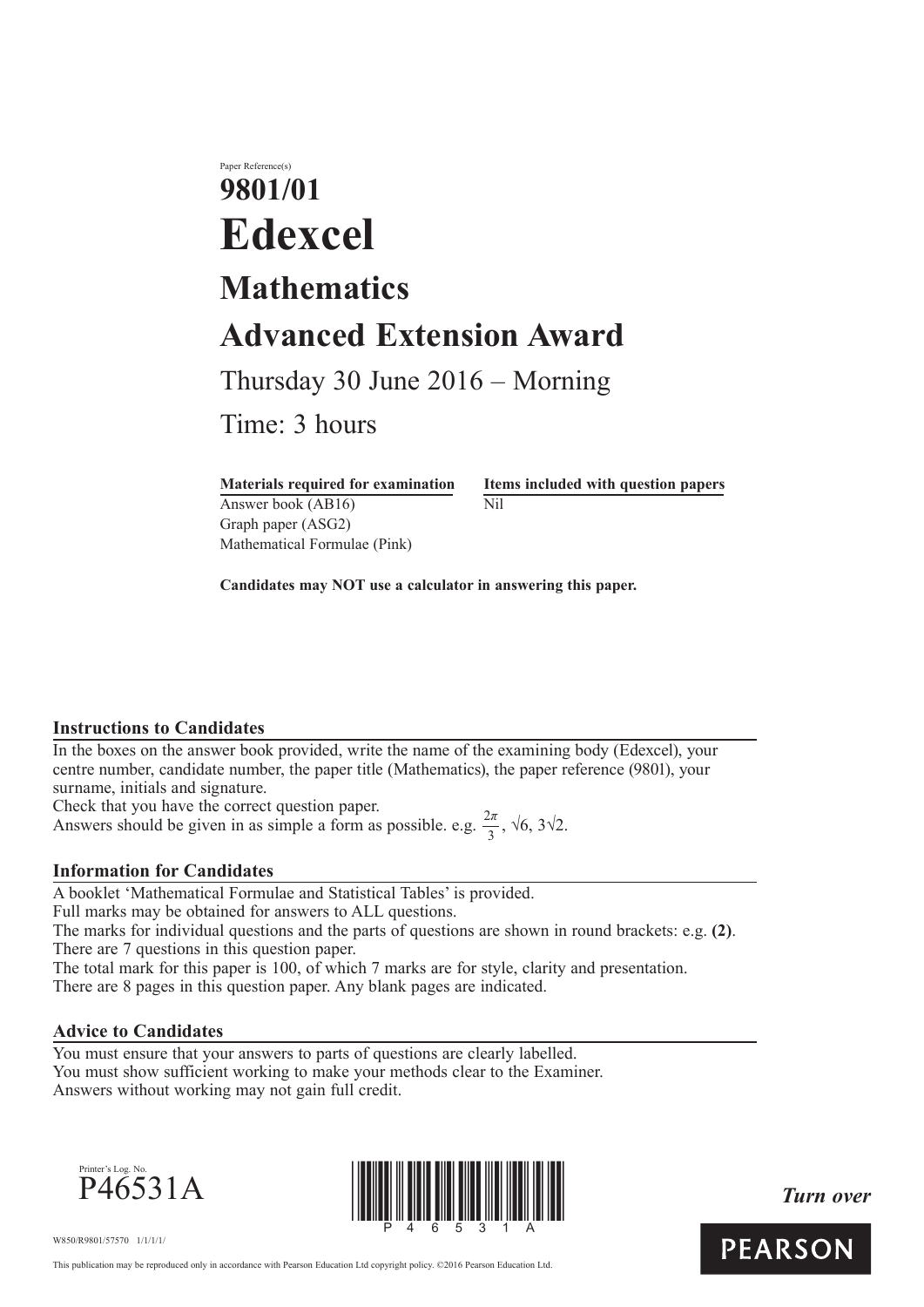**1.** The function f is given by

$$
f(x) = x^2 - 4x + 9 \qquad x \in \mathbb{R}, \ x \geq 3
$$

(a) Find the range of f.

The function g is given by

$$
g(x) = \frac{10}{x+1} \qquad x \in \mathbb{R}, \ x \geqslant 4
$$

- (b) Find an expression for gf(*x*).
- (c) Find the domain and range of gf.

**(Total 7 marks)**

**2.** Find the value of

$$
\arccos\left(\frac{1}{\sqrt{2}}\right) + \arcsin\left(\frac{1}{3}\right) + 2\arctan\left(\frac{1}{\sqrt{2}}\right)
$$

Give your answer as a multiple of  $\pi$ .

(arccos *x* is an alternative notion for  $\cos^{-1} x$  etc.)

#### **(Total 7 marks)**

**3.** The points *A*, *B*, *C*, *D* and *E* are five of the vertices of a rectangular cuboid and *AE* is a diagonal of the cuboid. With respect to a fixed origin *O*, the position vectors of *A*, *B*, *C* and *D* are **a**, **b**, **c** and **d** respectively, where

$$
\mathbf{a} = \begin{pmatrix} 1 \\ 2 \\ -1 \end{pmatrix}, \quad \mathbf{b} = \begin{pmatrix} 0 \\ -3 \\ -8 \end{pmatrix}, \quad \mathbf{c} = \begin{pmatrix} 4 \\ -1 \\ -10 \end{pmatrix} \text{ and } \mathbf{d} = \begin{pmatrix} -4 \\ 2 \\ -11 \end{pmatrix}
$$

(a) Find the position vector of *E*.

The volume of a tetrahedron is given by the formula

$$
volume = \frac{1}{3} (area of base) \times (height)
$$

(b) Find the volume of the tetrahedron *ABCD*.

**(3)**

#### **(Total 9 marks)**

**(2)**

**(1)**

**(4)**

**(6)**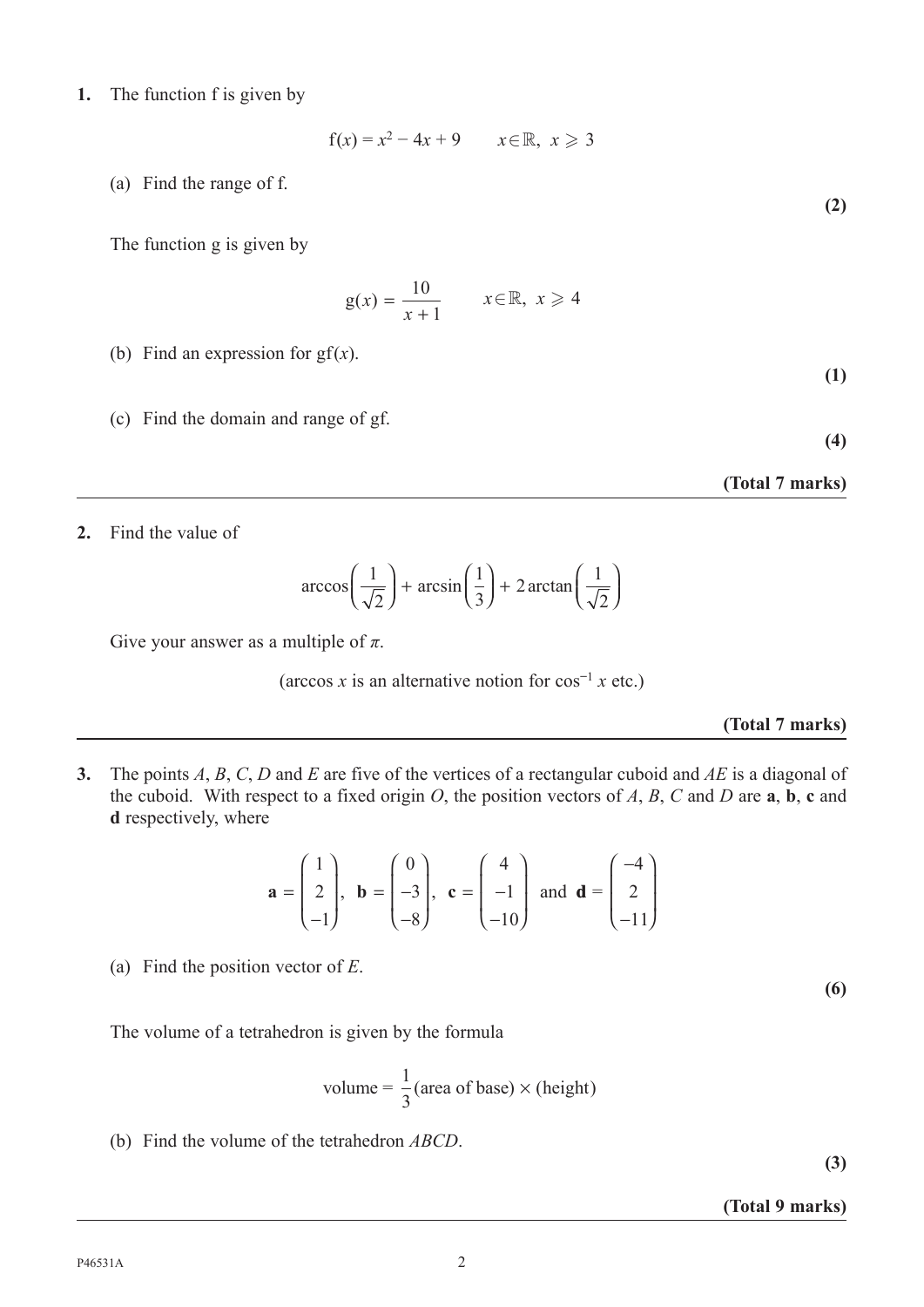**4.** (a) Given that  $x > 0$ ,  $y > 0$ ,  $x \ne 1$  and  $n > 0$ , show that

$$
\log_x y = \log_{x^n} y^n \tag{2}
$$

(b) Solve the following, leaving your answers in the form  $2^p$ , where p is a rational number.

(i) 
$$
\log_2 u + \log_4 u^2 + \log_8 u^3 + \log_{16} u^4 = 5
$$

(ii)  $\log_2 v + \log_4 v + \log_8 v + \log_{16} v = 5$ 

(iii) 
$$
\log_4 w^2 + \frac{3\log_8 64}{\log_2 w} = 5
$$
 (9)

**(Total 11 marks)**

**5.** (a) Show that

$$
\sum_{r=0}^{n} x^{-r} = \frac{x}{x-1} - \frac{x^{-n}}{x-1}
$$
 where  $x \neq 0$  and  $x \neq 1$  (2)

(b) Hence find an expression in terms of *x* and *n* for  $\sum_{n} r x^{-(n)}$ *r n*  $-(r +$  $\sum_{r=0} r x^{-(r+1)}$ for  $x \neq 0$  and  $x \neq 1$ Simplify your answer.

(c) Find  $\sum_{n=1}^n \left( \frac{3+5}{2} \right)$  $\sqrt{0}$  2  $(3 +$  $\sum_{r=0}^{n} \left( \frac{3+5r}{2^r} \right)$ *r n*

Give your answer in the form  $a - \frac{b + cn}{2^n}$ , where *a*, *b* and *c* are integers. **(7)**

**(Total 13 marks)** 

**(4)**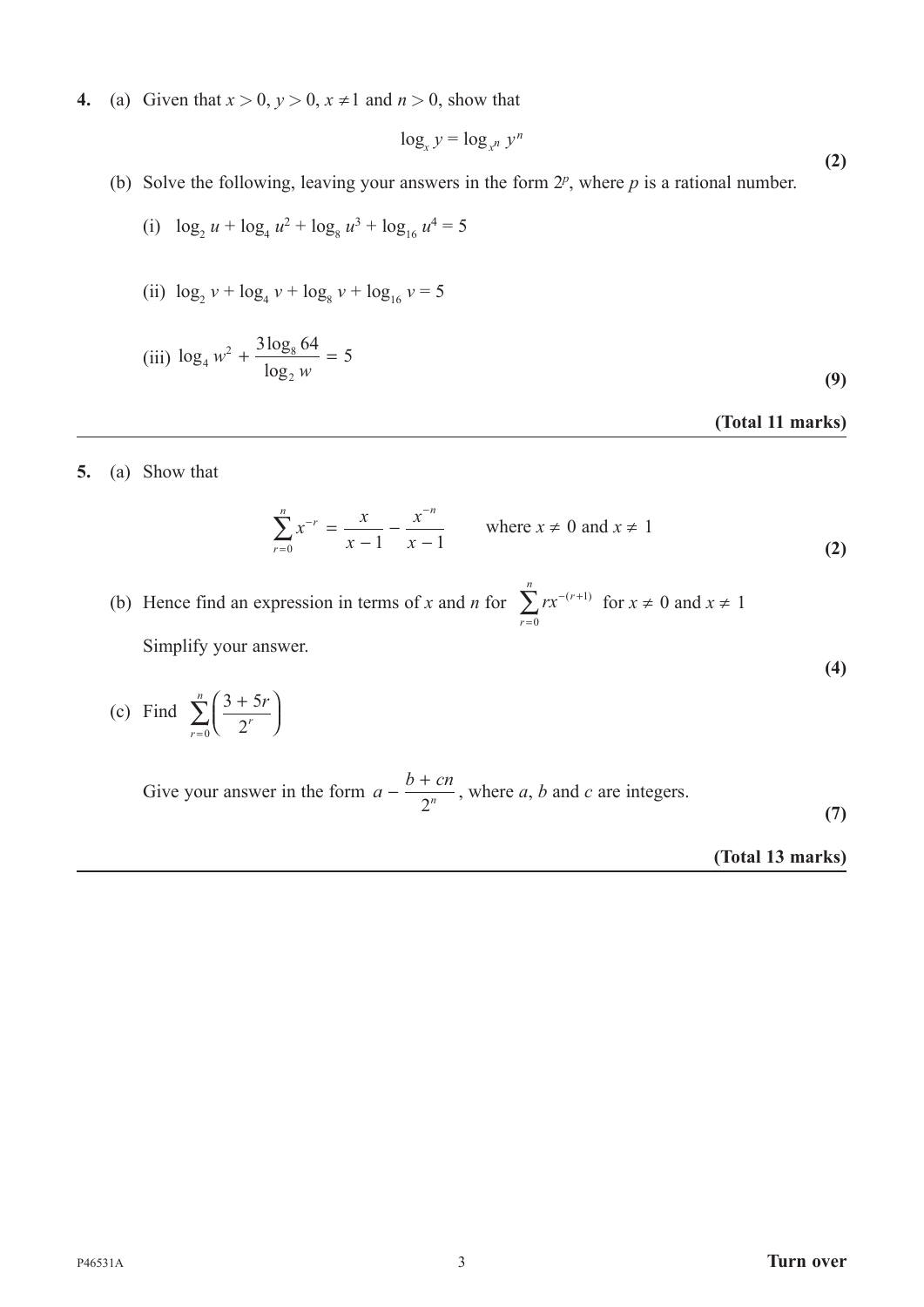



Figure 1 shows a sketch of the curve  $C_1$  with equation

$$
y = \cos(\cos x) \sin x \qquad \text{for} \qquad 0 \leq x \leq \pi
$$
\n(a) Find  $\frac{dy}{dx}$ 

\n(3)

(b) Hence verify that the turning point is at  $x = \frac{\pi}{2}$  $x = \frac{\pi}{2}$  and find the *y* coordinate of this point. **(2)**

(c) Find the area of the region bounded by  $C_1$  and the positive *x*-axis between  $x = 0$  and  $x = \pi$ **(4)**

Figure 2 shows a sketch of the curve  $C_1$  and the curve  $C_2$  with equation



**Figure 2**

The curves  $C_1$  and  $C_2$  intersect at the origin and the point  $A(a, b)$ , where  $a < \pi$ 

(d) Find *a* and *b*, giving *b* in a form not involving trigonometric functions.

**(5)**

(e) Find the area of the shaded region between  $C_1$  and  $C_2$ 

**(8)**

#### **(Total 22 marks)**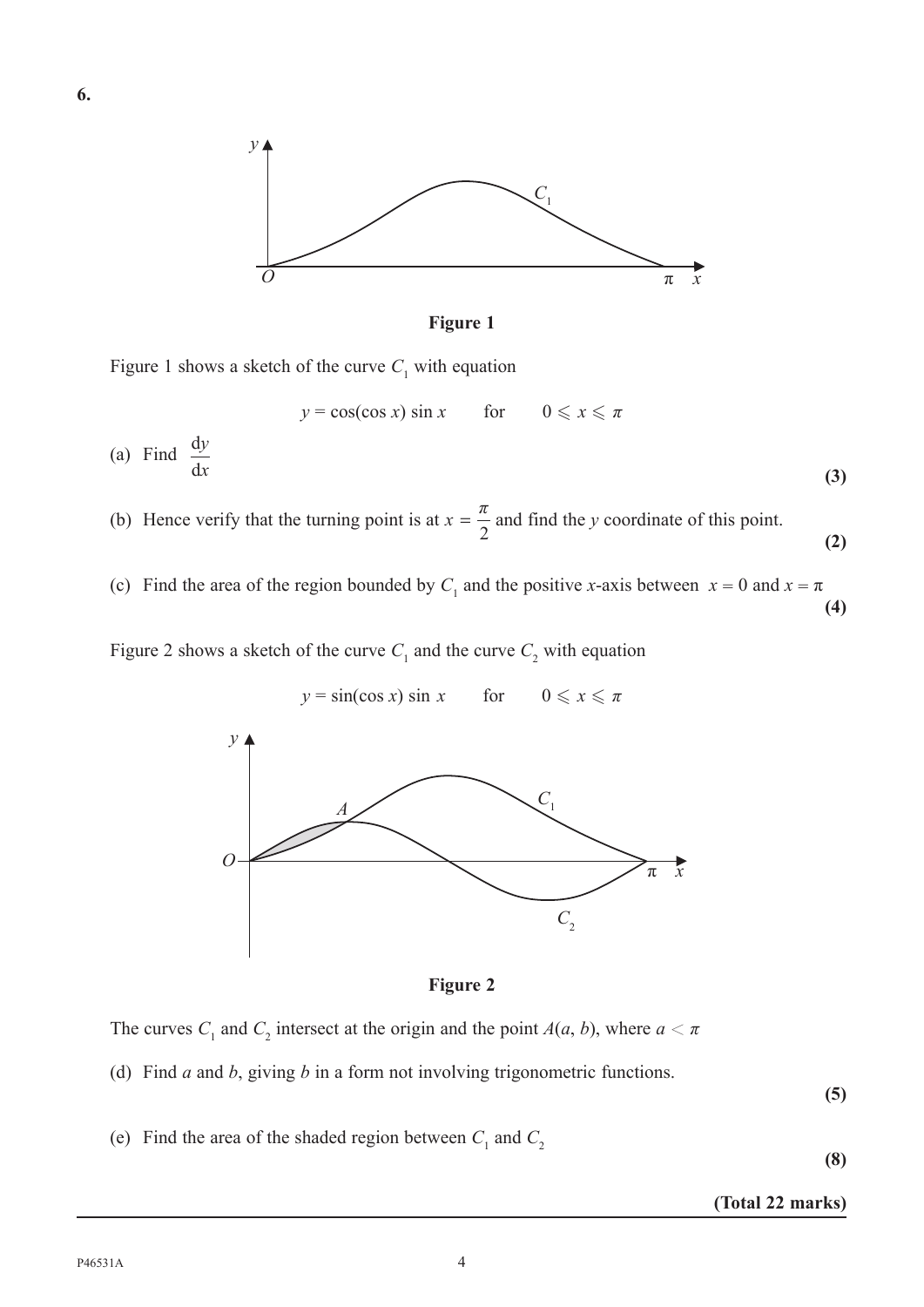**7.** (a) Find the set of values of *k* for which the equation

$$
\frac{x^2 + 3x + 8}{x^2 + x - 2} = k
$$

has no real roots.



#### **Figure 3**

Figure 3 shows a sketch of the curve  $C_1$  with equation  $y = f(x)$  where  $f(x) = \frac{x^2 + 3x}{x^2 + x}$ 2 2  $3x + 8$ 2  $+3x +$  $+ x -$ The curve has asymptotes  $x = a$ ,  $x = b$  and  $y = c$ , where *a*, *b* and *c* are integers.

(b) Find the value of *a*, the value of *b* and the value of *c*.

- (c) Find the coordinates of the points of intersection of  $C_1$  with the line  $y = 2$
- (d) Find all the integer pairs  $(r, s)$  that satisfy  $s =$  $r^2 + 3r$  $r^2 + r$ 2 2  $3r + 8$ 2  $+3r +$  $+r-2$  (4)

The curve  $C_2$  has equation  $y = g(x)$  where  $g(x) = \frac{2x^2 - 4x + 6}{x^2 - 3x}$ 2 2  $x^2 - 4x$  $x^2 - 3x$  $-4x +$ −

(e) Show that, for suitable integers *m* and *n*,  $g(x)$  can be written in the form  $f(x + m) + n$ .

**(4)**

**(4)**

**(3)**

(f) Sketch  $C_2$  showing any asymptotes and stating their equations.

**(3)**

**(Total 24 marks)**

## **FOR STYLE, CLARITY AND PRESENTATION: 7 MARKS TOTAL FOR PAPER: 100 MARKS**

#### **END**

**(6)**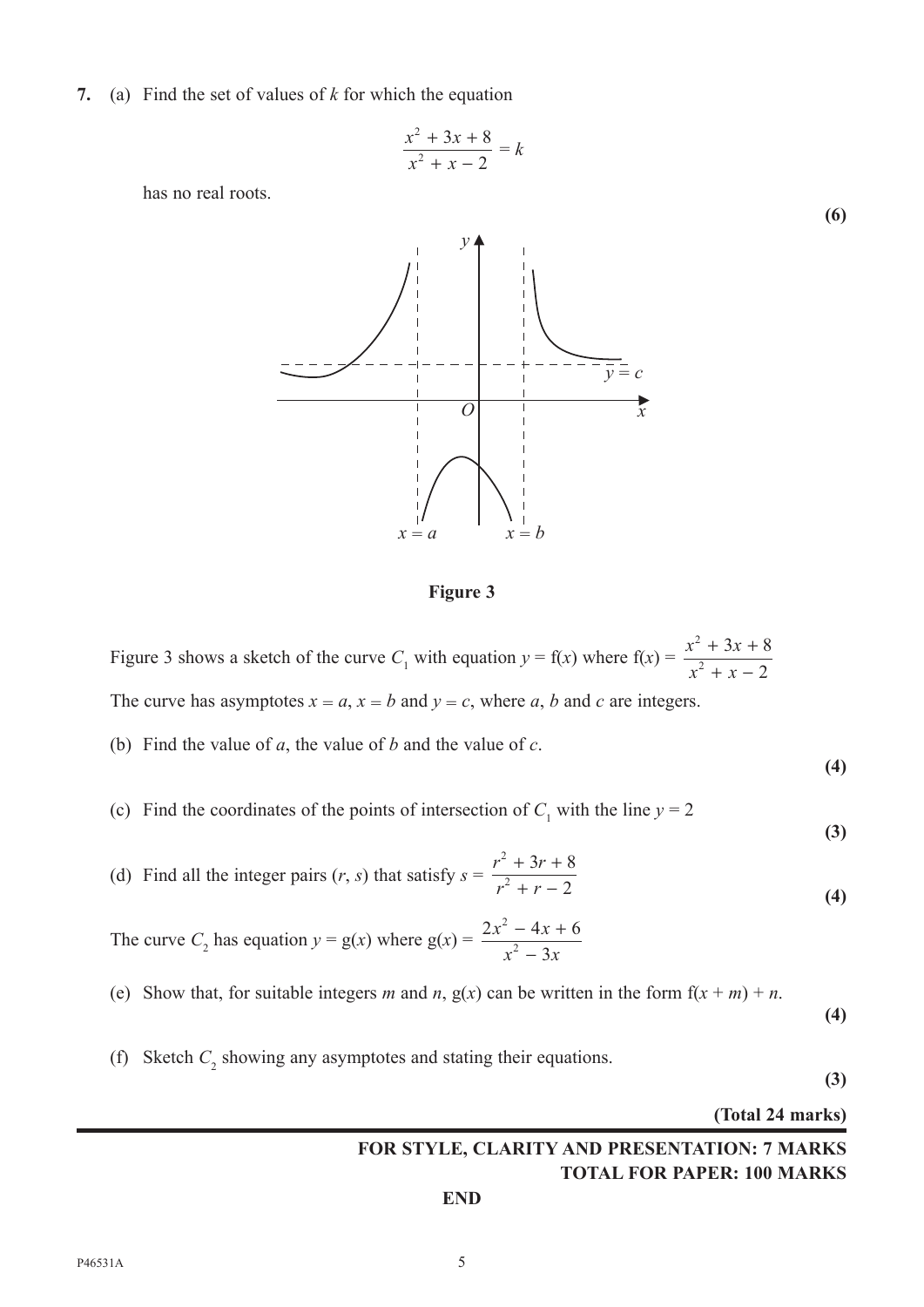**BLANK PAGE**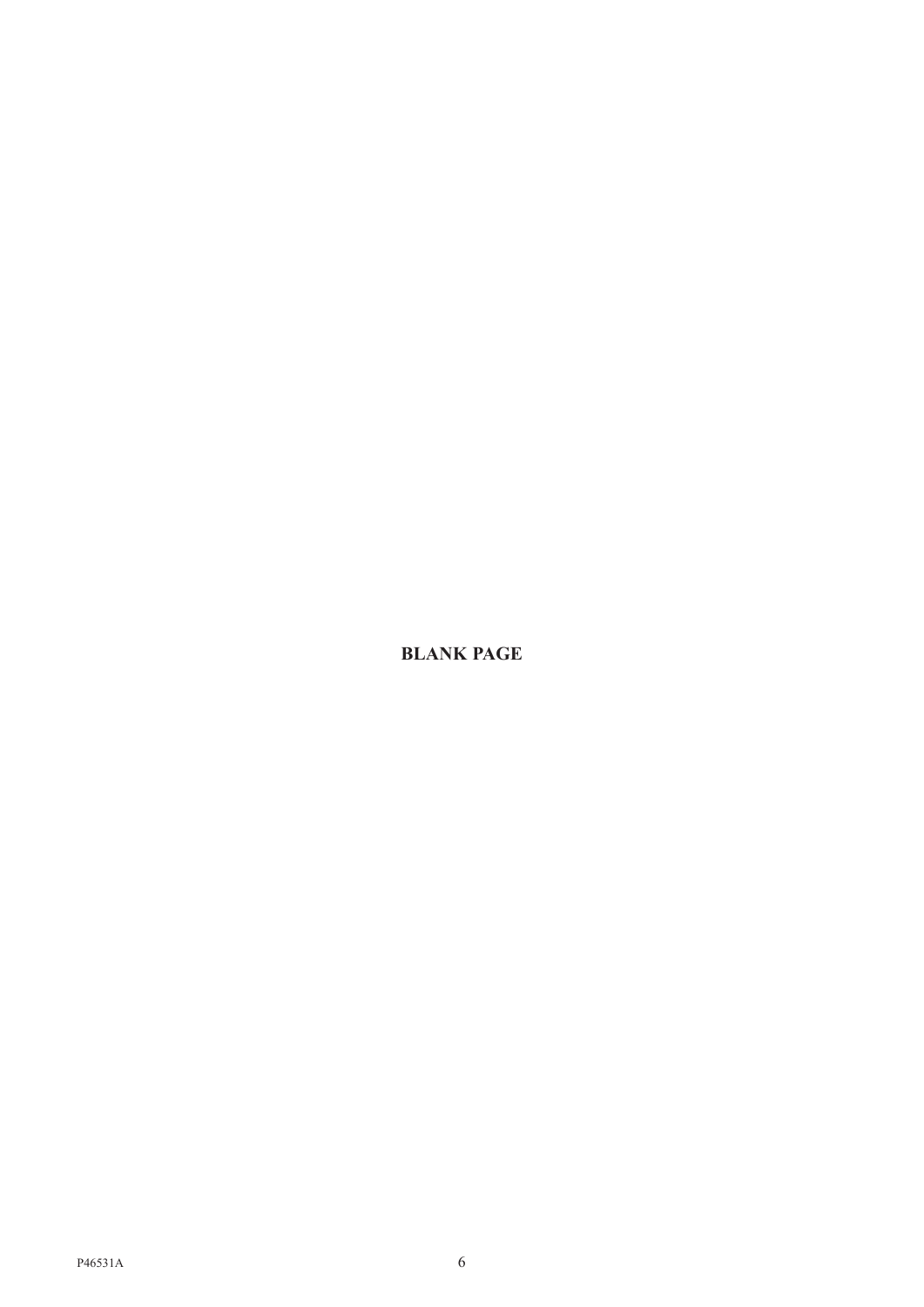**BLANK PAGE**